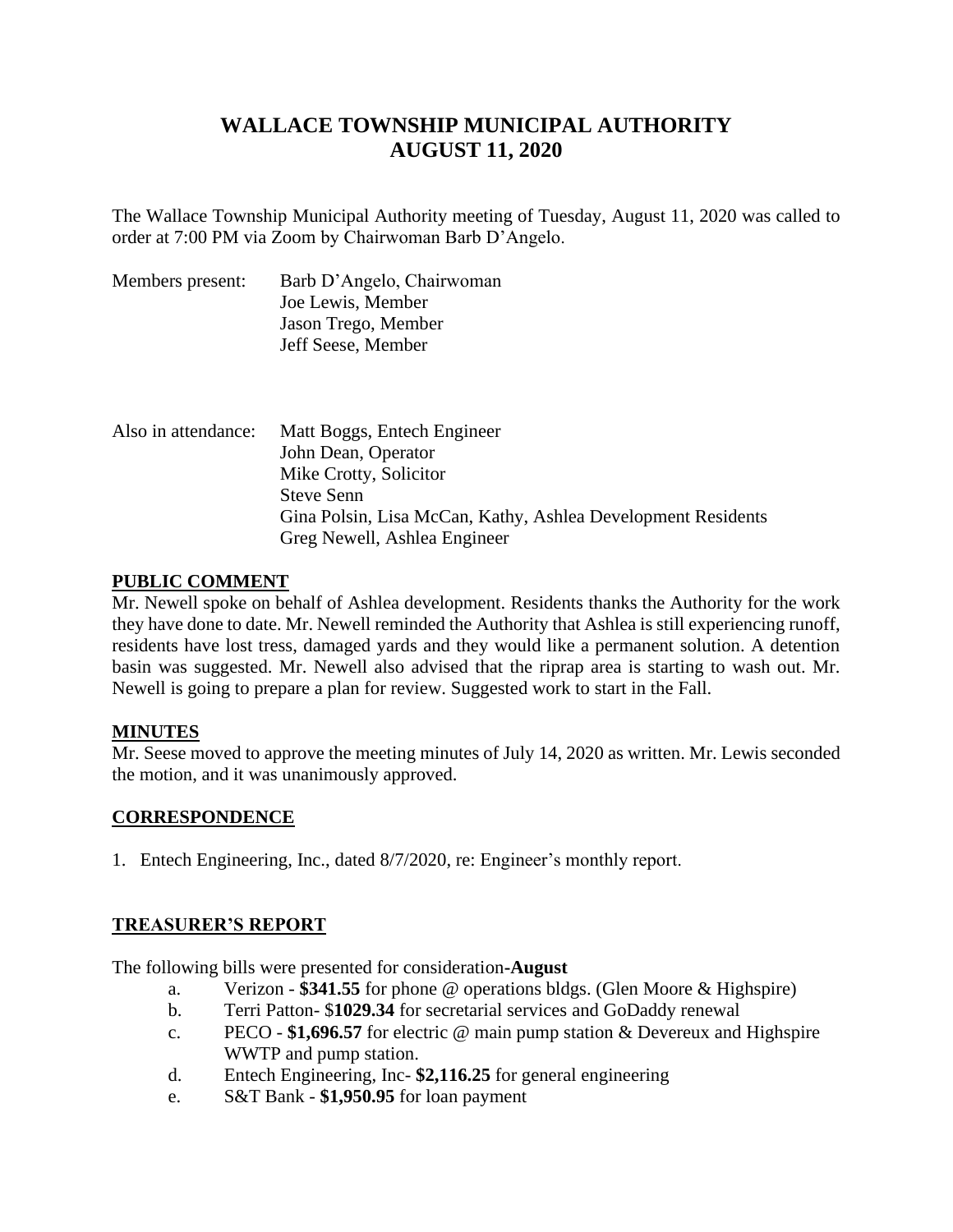- f. A.J. Blosenski- **\$262.26** for trash removal.
- g. Ink's Disposal- **\$2,482.50** for April-June invoices
- h. Weaver's Communication- **\$93.00** for call forwarding service
- i. USA Bluebook- **\$213.93** for latex gloves
- j. EEMA O&M Service Group- **\$7,480.45** for operating services
- k. Staples- **\$21.16** for paper
- l. J. Lewis Excavating- **\$692.33** for spray field work and risers
- m. Postmaster- **\$56.00** for PO Box renewal
- n. Constellation**-\$21.89** for electric at Highspire
- o. Siana Bellwoar**-\$966.50** for legal services
- p. Site Specific Design- **\$11,523.36** for 3 new pumps and 5 Ashlea
- q. Suburban Testing labs-**\$4,523.00** for GM & HE Testing from March-July

## **TOTAL: \$35,471.04**

Mr. Seese moved to approve invoices "a" through "q" above for the month of August, as presented. Ms. D'Angelo seconded the motion, and it was unanimously approved. Mr. Lewis recused himself from item "l"

## **FINANCIAL STATEMENTS**-

Balance Sheet, Budget vs Actual Glenmoore & Highspire and Profit & Loss.

Ms. D'Angelo moved to approve the financial statements above for the month of August, as presented. Mr. Seese seconded the motion, and it was unanimously approved.

## **OPERATORS REPORT**

## Glenmoore WWTP

## **Operations:**

Farmer damaged a few spray heads during field cutting and bailing. Joe Lewis repaired. Fields continuing to improve, able to retain more water before runoff occurs.

## **Maintenance:**

Ashley Dr. alarm response and e-one pump install. Repaired manhole lid on Creek Rd. Installed new float bracket in influent pump station. Made up new spray risers to replaced damaged risers in fields. Installed new spray risers in field. Installed new exhaust fan belt in pump house. Fidelity replaced valves in street.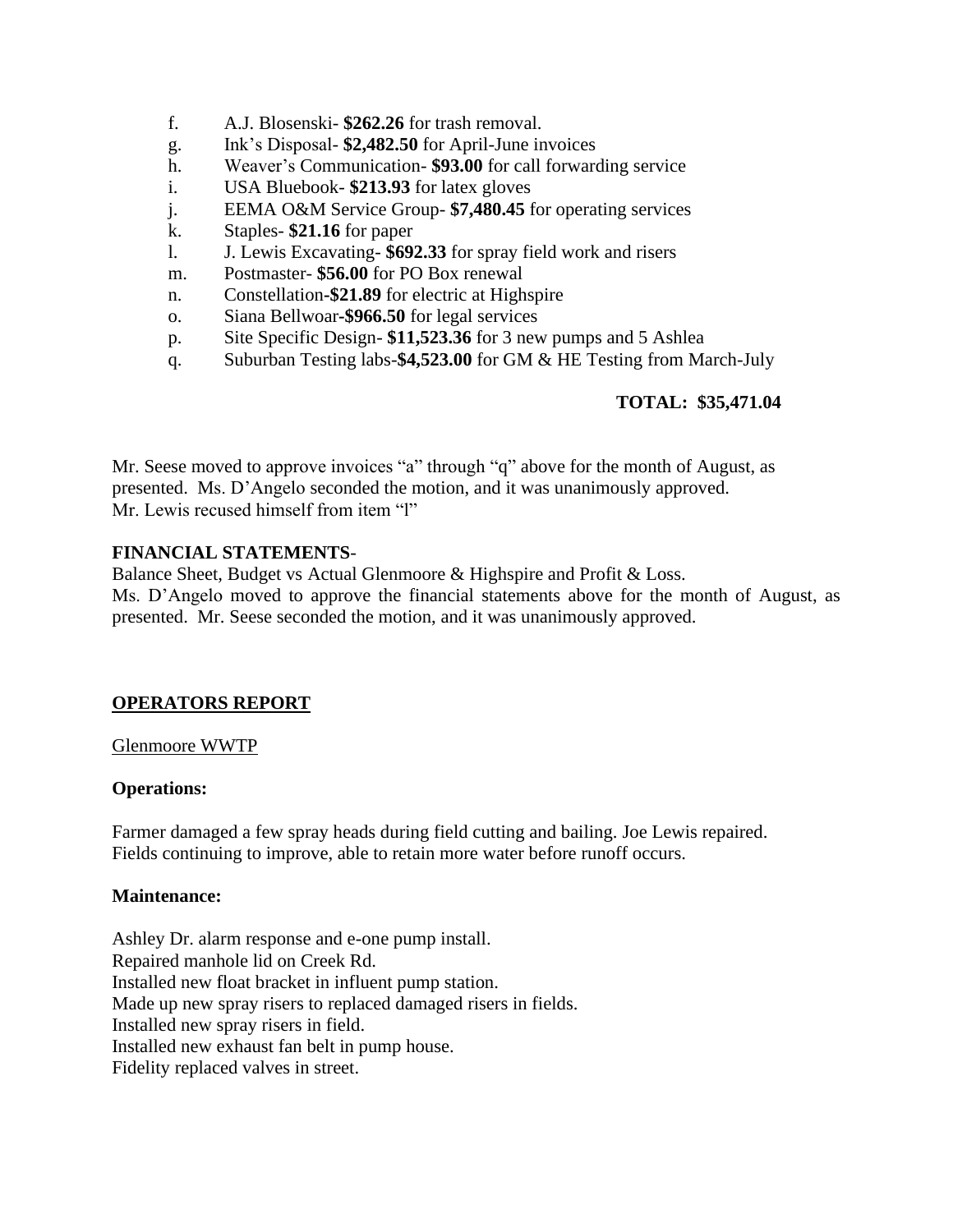## Highspire WWTP

## **Operations:**

Changed second sand filter to anthracite media. Adjust mud well backwash volume and frequency. Ordered hour meters for influent EQ pumps. Flushed water system with maintenance department.

## **Maintenance:**

Water supply clogged. Unclogged line. Installed new water filter. Added air to pressure tank bladder.

Unclogged fine screen (3Hrs) Had a prescreen fabricated and installed to eliminate rags blocking finescreen. Install temporary mixing pump in anoxic zone.

\*\*Monthly maintenance requests Anoxic mixer #2 Railing around tanks

*Dumpster service was changed to once a month pickup* 

## **ENGINEER'S REPORT**

#### E-1 Grinder Pump Replacement-

There was one grinder pump retrofit completed in July, for 5 Ashlea Drive, completed on July 15th. Three additional pumps were delivered to the treatment plant from Site Specific. Site Specific was also notified that EEMA will contact them in the future for grinder pump replacements and I will be copied on the correspondence.

#### Glenmoore WWTP-

A meeting took place on Thursday, July 16<sup>th</sup> between the residents of Ashlea and their engineer Greg Newell and the Authority's engineer, operator, Township manager and Township engineer. The stormwater runoff was reviewed and possible solutions were discussed. The engineer for the homeowners was going to prepare a plan for review.

During late July, there was a seal failure on one of the influent pumps at Glenmoore. The spare pump was installed and the failed pump is being inspected by Deckman's.

## Sanitary Sewer Expansion-

During the Authority meeting held in March, Entech received a copy of the Act 537 Component 3 Planning Module for the Brandolini Development. Entech provided comments to the Township Engineer in April. Please note that sewer planning is performed at the municipal level. Please note that the planning module anticipates grinder pumps for the development and is assuming the grinder pumps will be owned and maintained by the homeowner. *No update.*